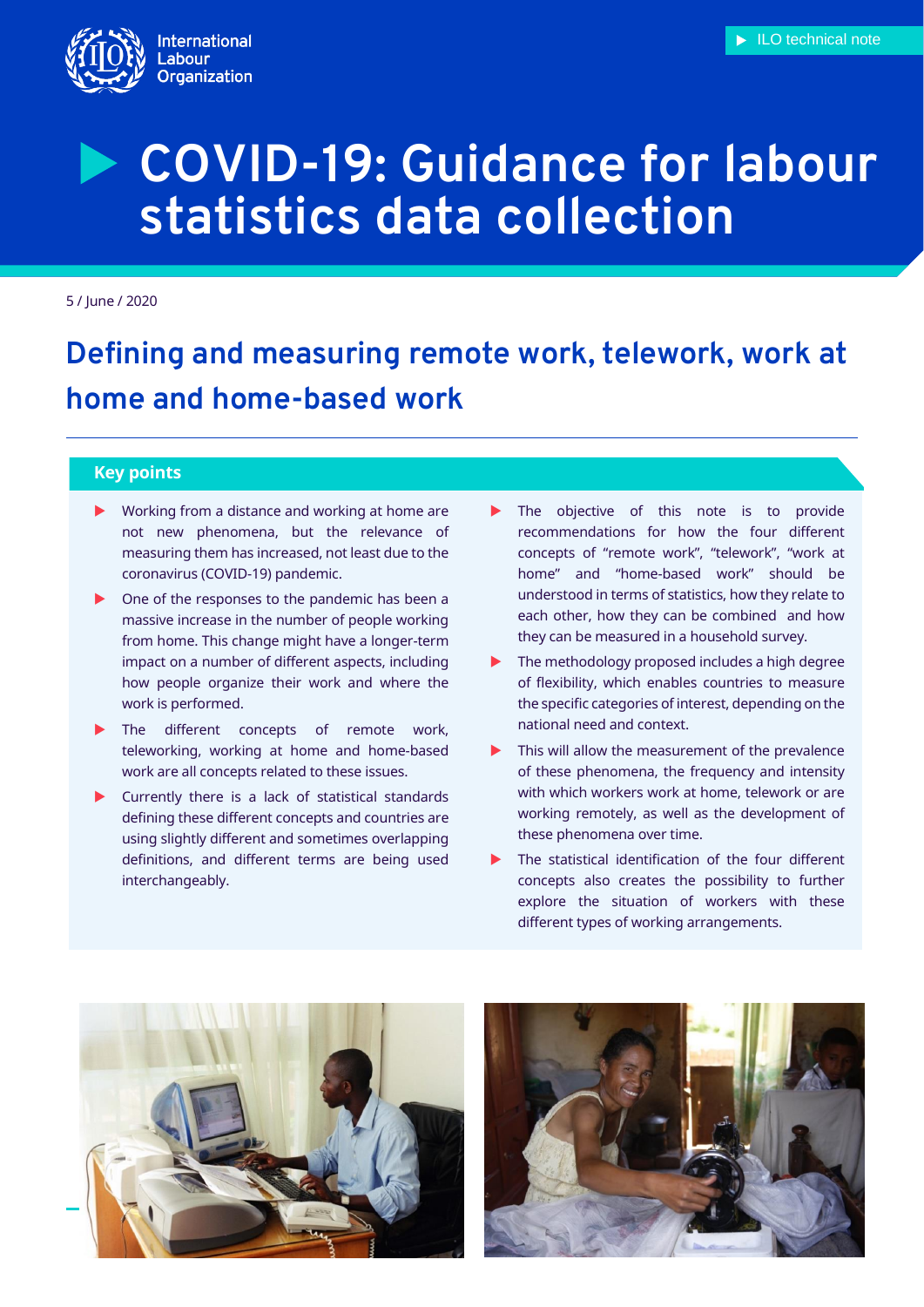▶ COVID-19: Guidance for labour statistics data collection: Defining and measuring remote work, telework, work at home and home-based work

# **Contents**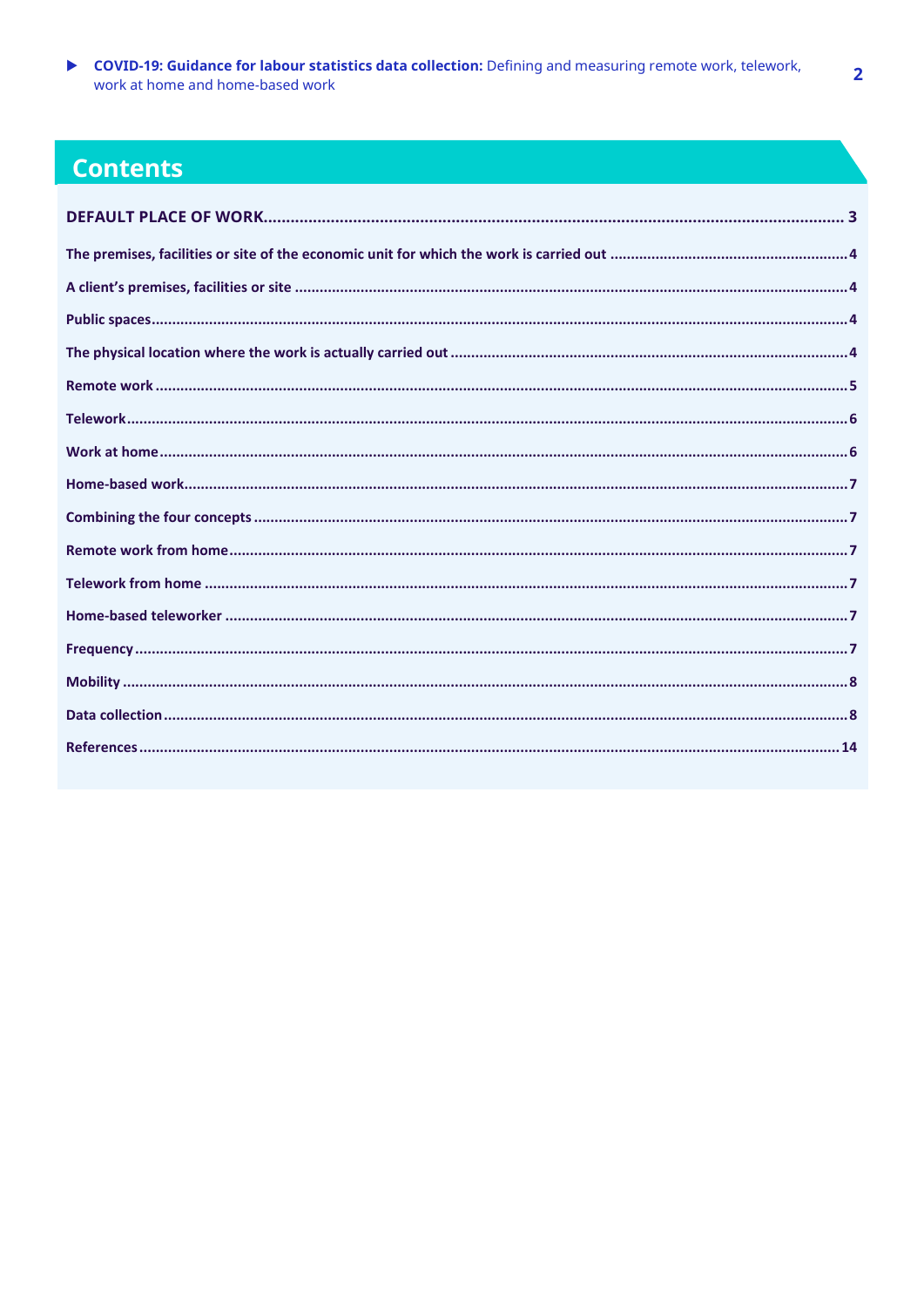Flexible working arrangements, the impact of new technology and work–life balance have long been areas of analytical interest. The different concepts of remote work, teleworking, working at home and home-based work are all related to these issues. Working from a distance and working at home are not new phenomena, but the relevance of measuring them has increased, not least due to the coronavirus (COVID-19) pandemic. Lockdowns and physical distancing are impacting everyday life in many countries, with massive ramifications for labour markets and people's livelihoods.

One of the responses to this situation has been a massive increase in the number of people working from home. This change might have a longer-term impact on a number of different aspects, including how people organize their work and where the work is performed. The measurement of these concepts is therefore more relevant now than ever. Currently, different countries are using slightly different and sometimes overlapping definitions, and different terms are being used interchangeably (Eurofound and ILO 2017). This situation affects the measurement of the concepts and the possibility of accessing internationally comparable data.

The objective of this note is to provide recommendations for how the four different concepts of "remote work", "telework", "work at home" and "home-based work" should be understood in terms of statistics, how they relate to each other and how they can be measured in a household survey. This will allow their prevalence and the frequency and intensity with which workers work at home, telework or work remotely to be measured, as well as their development over time. The statistical identification of the four different concepts also creates an opportunity to explore further the situation of workers with these types of working arrangements, thus making it possible to shed light on how these working arrangements impact on work– life balance, working time, performance, and occupation health and well-being. All of these are essential aspects, not least due to the consequences of COVID-19.

The four concepts are clearly related and have some degree of overlap. Remote work and telework both refer to an arrangement where workers perform their tasks and duties from an alternative location of their own choosing. "Alternative" in this case should be understood as an alternative to a default expectation that work is performed in a specific place, depending on the type of work, as discussed further in the next section. This is typically, but not necessarily, in a worker's own home – which creates an overlap between the concepts of work at home and homebased work – but could also be in a number of different types of locations, such as a co-working space, café or library.

# <span id="page-2-0"></span>**Default place of work**

The default place of work can be understood as the place or location where the work would typically be expected to be carried out, taking into account the profession and status in employment. As such, it is a theoretical concept, and not intended to be measured separately; its only function is to provide a reference concept for the definitions of remote work and telework. The default location does not necessarily imply that all or most of the work would typically take place in a single location, and thus differs from the concept of the main place of work, for example. Instead, the location defined as the default place of work for a given worker should be viewed as a default expectation of where the work should be carried out, taking into account the type of job.

In broad terms, the expectation is that work is performed on the premises of the economic unit for which the work is carried out, that is the employer (if the worker is an employee), the family business (if the worker is a contributing family worker), the worker's own premises (if the worker is an independent worker) or on the premises of a client of the economic unit. In addition, there are also a variety of workers who must necessarily carry out work activities in public spaces, such as street vendors and police officers on patrol. These locations can be viewed as the default place of work, and remote work or telework provides the worker with the opportunity to carry out the work in an alternative location.

There might be situations where there is no clear default place of work for a worker. This could be the case, for example, when the work is not carried out on the client's premises or in public spaces, and the economic unit for which the work is carried out does not have any fixed premises. In such cases, the situation of independent workers and dependent workers as defined by the 2018 International Classification of Status in Employment (ICSE-18) (ILO 2018) would be conceptually different. For dependent workers, it could be argued that remote work and telework could still be of relevance. A dependent worker could still carry out the work in a location that is not under the control of the economic unit for which the work is performed or of its clients, for example in the dependent worker's own home. However, for independent workers in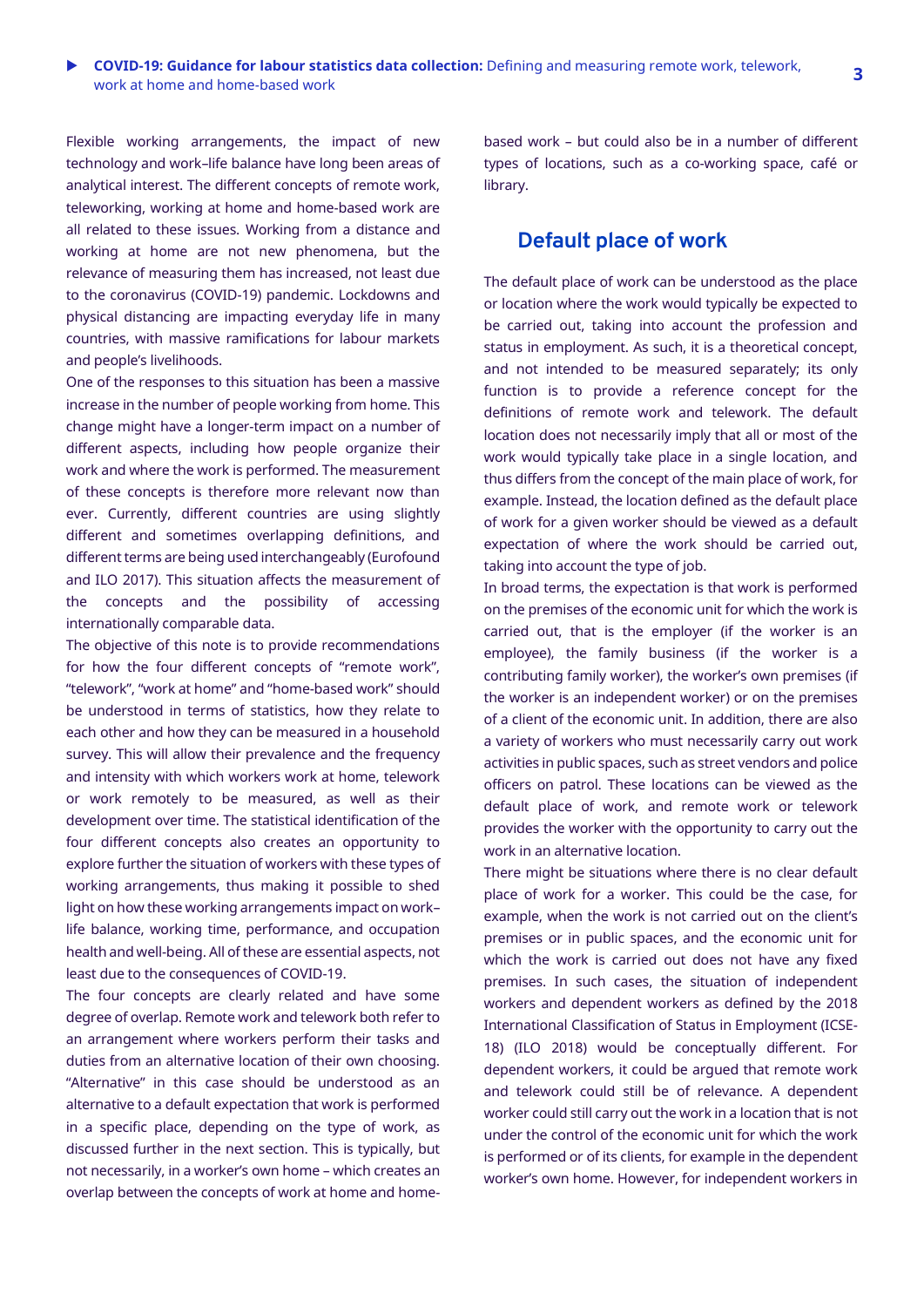this situation, the two concepts would have little relevance, as there would be no default place of work where the work could be performed. The one exception would be independent workers who mainly carry out their work in their own home. In that case, their own home could be considered as the premises of the economic unit and would thus constitute the independent worker's default place of work.

Depending on the particular job or business, the default place of work could be:

- $\blacktriangleright$  the premises, facilities or site of the economic unit for which the work is carried out;
- **a** client's premises, facilities or site; or
- public spaces.

# <span id="page-3-0"></span>**The premises, facilities or site of the economic unit for which the work is carried out**

This category refers to all jobs or businesses with a theoretical default location – whether in theory or in practice – that is the premises, facility or site of the economic unit for which the work is performed.

This has different implications for dependent workers (employees, contributing family workers and dependent contractors) than for independent workers (employers and own-account workers<sup>1</sup>) respectively.

Dependent workers carry out work for an economic unit on which they are dependent. The premises or facilities of the economic unit for dependent workers can therefore be understood as the facilities or premises belonging to, or controlled by, the economic unit for which the work is carried out. This would include the premises of the employer (in the case of employees), the premises of the owner-operator of the business (for contributing family workers) or the premises of the enterprise, business or organization on which the worker is dependent (in the case of dependent contractors).

Independent workers, however, own the economic unit for which they work, and control its activities. The premises of the economic unit are therefore the facilities or premises controlled and used by the independent worker for the purposes of carrying out the work. This could also include the independent worker's place of residence if the work is mainly carried out in the independent worker's own home.

#### <span id="page-3-1"></span>**A client's premises, facilities or site**

This category includes all jobs or business where the work would be expected to be carried out at a client's premises, facility or site (which is not owned or controlled by the economic unit for which the worker works).

While, the type of location may vary, it refers to a location where goods or services are provided to the client, and could include a factory, mine, construction site, farm, office building, shop, restaurant, warehouse, a client's home, or other type of business premises or sites ( ILO 2020, para. 280). For employees, the concept of "clients" should be understood as the employer's clients, for example a plumber who works for a company but carries out the work in the client's home, or a caretaker employed by a company to look after a shopping mall.

For these types of jobs or businesses, any work that is carried out on the client's premises, facilities or site can be viewed as work performed in the default place of work, as the tasks and duties would typically be required to be performed within the physical space of the client. The client's premises in this situation are not an alternative place of work, but rather the default place of work to perform the specific tasks and duties, due to the nature of the work carried out.

## <span id="page-3-2"></span>**Public spaces**

This category includes any job or business that would be expected to take place in spaces that are open to the public, such as a street, highway, public park, car park or railway station (ILO 2020, para. 274). A variety of types of productive activities require the work to take place in public spaces, such as work carried out by street vendors, pushcart operators and police officers on patrol. As these type of work activities have to be carried out in a public space, the public space itself becomes the default place of work for these type of workers.

The default place of work is an essential starting point for the statistical identification of remote work and telework, which can be understood as alternative locations to the default place of work.

# <span id="page-3-3"></span>**The physical location where the work is actually carried out**

This concept captures the dimension of where the work is actually carried out. This information is essential for the statistical identification of remote work, telework, work at

 $\overline{a}$ 

<sup>&</sup>lt;sup>1</sup> ICSE-18 uses the term "independent worker without

employees"; however, the term "own-account worker" is used throughout this document for the sake of convenience.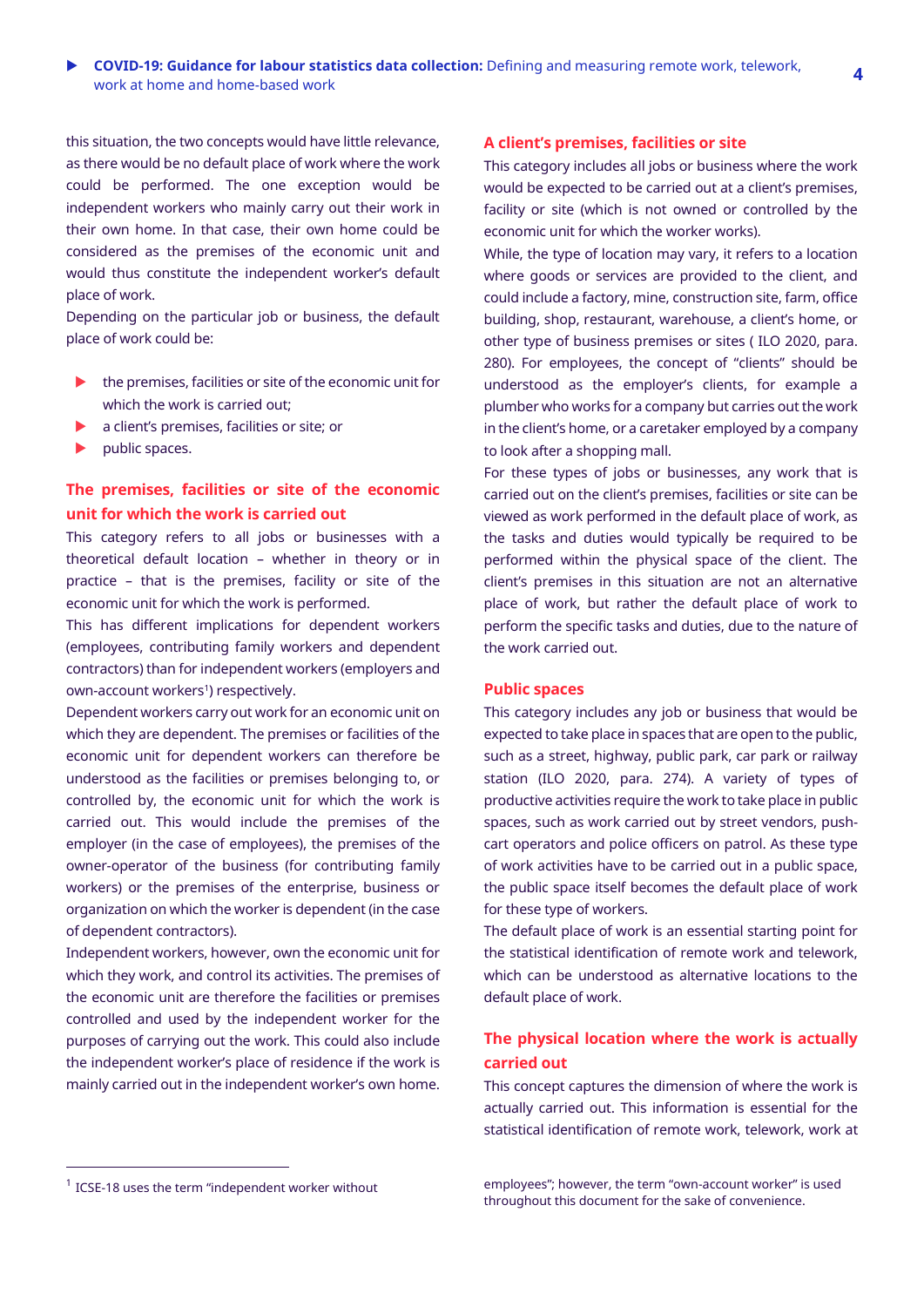# **COVID-19: Guidance for labour statistics data collection:** Defining and measuring remote work, telework, work at home and home-based work **<sup>5</sup>**

home and home-based work. In many cases, the physical location where the work is actually carried out is the same as the default place of work, as previously defined, for example an employee working at the employer's office or an own-account worker working in his or her own shop. However, if work is carried out in an alternative location to the default place of work, that work would fall within the scope of remote work and telework. Further, if the physical location where the work is actually carried out is the worker's own home, the work would fall within the scope of the concepts of work at home and home-based work. A person might carry out the work in a given job in one single location or in multiple locations. The aspect of the main place (physical location) of work is thus important to identify the type of location in which the worker typically works.

A starting point for identifying the different concepts of remote work, telework, work at home and home-based work is an understanding of how the underlying concepts of the default place of work and the physical location where the work is actually carried out relate to a given job. A person can have multiple jobs that are carried out in different locations. However, the concepts of remote work, telework, work at home and home-based work and the underlying concepts of the default place of work and the physical location where the work is actually carried out need to be related to a specific job. This job would typically be a worker's main job, but could also be extended to additional jobs.

#### <span id="page-4-0"></span>**Remote work**

Currently, there is no international statistical definition of remote work. However, remote work can be described as situations where the work is fully or partly carried out on an alternative worksite other than the default place of work. Remote work can be performed in a variety of possible locations, all of which can be viewed as an alternative to the location where the work could typically be expected to be carried out, taking into account the profession and the status in employment. This has different implications for dependent workers and independent workers:

- a. For dependent workers, this implies that the work should be carried out at a worksite other than:
	- i. the premises, facilities or sites of the economic unit on which the worker is dependent (such as an employer's office, a construction site, a farm or a workshop); or
- ii. the client's facilities or sites of the economic unit on which the worker is dependent (such as a client's home, a shop, an office or a factory); or
- iii. a public space, if the nature of the duties means that they have to be carried out in a public space (in the case of a street vendor, bus driver or patrolling police officer, for example).

Contributing family workers who work for a family business that has no fixed premises for performing the work are excluded from remote work.

The arrangement to work from an alternative worksite has to be approved by the economic unit on which the worker is dependent. For employees, this implies an approval by the employer; for contributing family workers, the owneroperator of the family business; and for dependent contractors, the enterprise, business, organization on which the contractor is dependent. Such alternative worksites could include the worker's own home, coworking spaces, telework centres, cafés and so on that are not under the control of the economic unit on which the worker is dependent or of its clients.

- b. For independent workers, this implies that the work should be carried out at a worksite other than:
	- i. premises, facilities or sites controlled by the independent worker for the purpose of carrying out the work (such as the worker's own office, a construction site, a farm or a workshop). If the independent worker mainly carries out the work in his or her own home, then the home would be considered as premises controlled by the independent worker for the purposes of performing the work.
	- ii. a client's facilities or sites (such as a client's home, shop, office or factory); or
	- iii. a public space, if the nature of the duties means that they have to be carried out in a public space (in the case of a street vendor, taxi driver or performance artist, for example).

Independent workers who do not control any fixed premises used for carrying out the work and who do not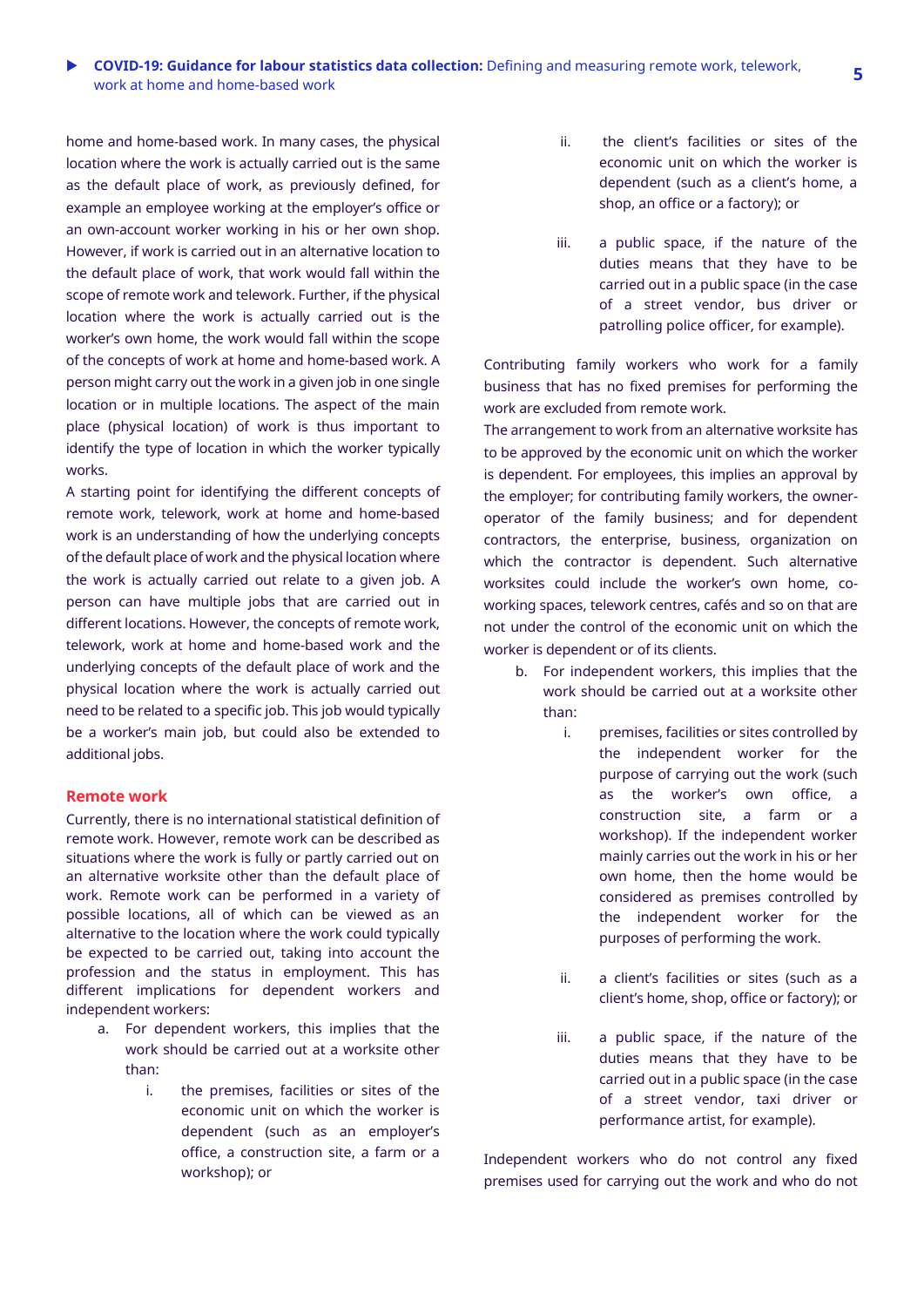work mainly from their own home are excluded from remote work.

The issue of how remote work should be understood in relation to independent workers is complex, and there is a tendency to restrict the concept of remote work to employees only<sup>2</sup>. Part of the complexity arises from the difficulties in handling cases where the independent workers do not have any fixed premises that clearly define the boundaries of the premises of the economic unit owned by the worker, for example when the work is carried out at home. At the same time, there are clearly situations in which an independent worker is working from a distance and thus is carrying out remote work. This could be the case, for example, of an own-account worker who has a separate office located outside the home but who also regularly works from home. A pragmatic approach that eliminates the conceptual challenge while allowing the possibility for independent workers to perform remote work would be to limit this possibility to independent workers who have both fixed and separate premises for the purpose of performing the work or who perform their work mainly from home. In these situations, the independent worker has fixed premises that, together with a client's premises, could constitute the default place of work. This category of independent workers could thus be defined as working remotely if they carry out work in an alternative location other than the fixed premises of the enterprise or a client, or a worker's own home (whichever is the default for the particular activity).

#### <span id="page-5-0"></span>**Telework**

 $\overline{a}$ 

Similar to remote work, telework is currently not covered by any international statistical standards. Countries have used slightly different operational definitions, which are typically based on two different components (Eurofound and ILO 2017, p. 5):

- I. **The work is fully or partly carried out at an alternative location other than the default place of work.** This criterion is based on the previous definition of remote work.
- II. **The use of personal electronic devices such as a computer, tablet or telephone (mobile or landline) to perform the work:** The use of personal electronic devices needs to be an essential part of

carrying out the work. (Eurofound and ILO 2017, p. 5). The different devices or tools can be used for communicating with colleagues, clients and so on, as well for carrying out specific job-related tasks without being directly in contact with other persons.

Telework, as defined above, is a subcategory of the broader concept of remote work. It includes workers who use information and communications technology (ICT) or landline telephones to carry out the work remotely. Similar to remote work, telework can be carried out in different locations outside the default place of work. What makes telework a unique category is that the work carried out remotely includes the use of personal electronic devices.

# <span id="page-5-1"></span>**Work at home**

Work at home refers to work that takes place fully or partly within the worker's own residence. The physical location where all or some of the work is carried out is thus the worker's own home. The work at home category is independent of the default place of work, but might overlap where the worker's home is both the place where the work is carried out and the premises of the economic unit (in the case of an independent worker who has an office at home, for example). Work at home is part of the cross-cutting variable "type of workplace" in the resolution concerning statistics on work relationships (ILO 2018), which provides information on the type of location where the work is usually performed. Based on the definition of the type of workplace provided in the resolution, work at home is any work taking place within the residential building or other type of dwelling in which the worker normally resides. Premises such as retail shops or repair workshops attached to the residence that are not an integral part of the residence (if, for example, they have their own entrance), and agricultural and garden fields, pastures or plots used primarily for the purposes of crop, livestock, forestry, fishery and aquaculture production are excluded. However, outside areas immediately adjacent to the residence, such as yards and gardens, are included within the premises of the own home (ILO 2020, paras 268– 270). Work at home is independent of the status in employment, and both independent and dependent workers can carry out work at home.

 $2$  For example, the joint research on telework conducted by the ILO and Eurofound restricts the concept of telework, which can

be viewed as a subcategory of remote work, to employees only (Eurofound and ILO, 2017).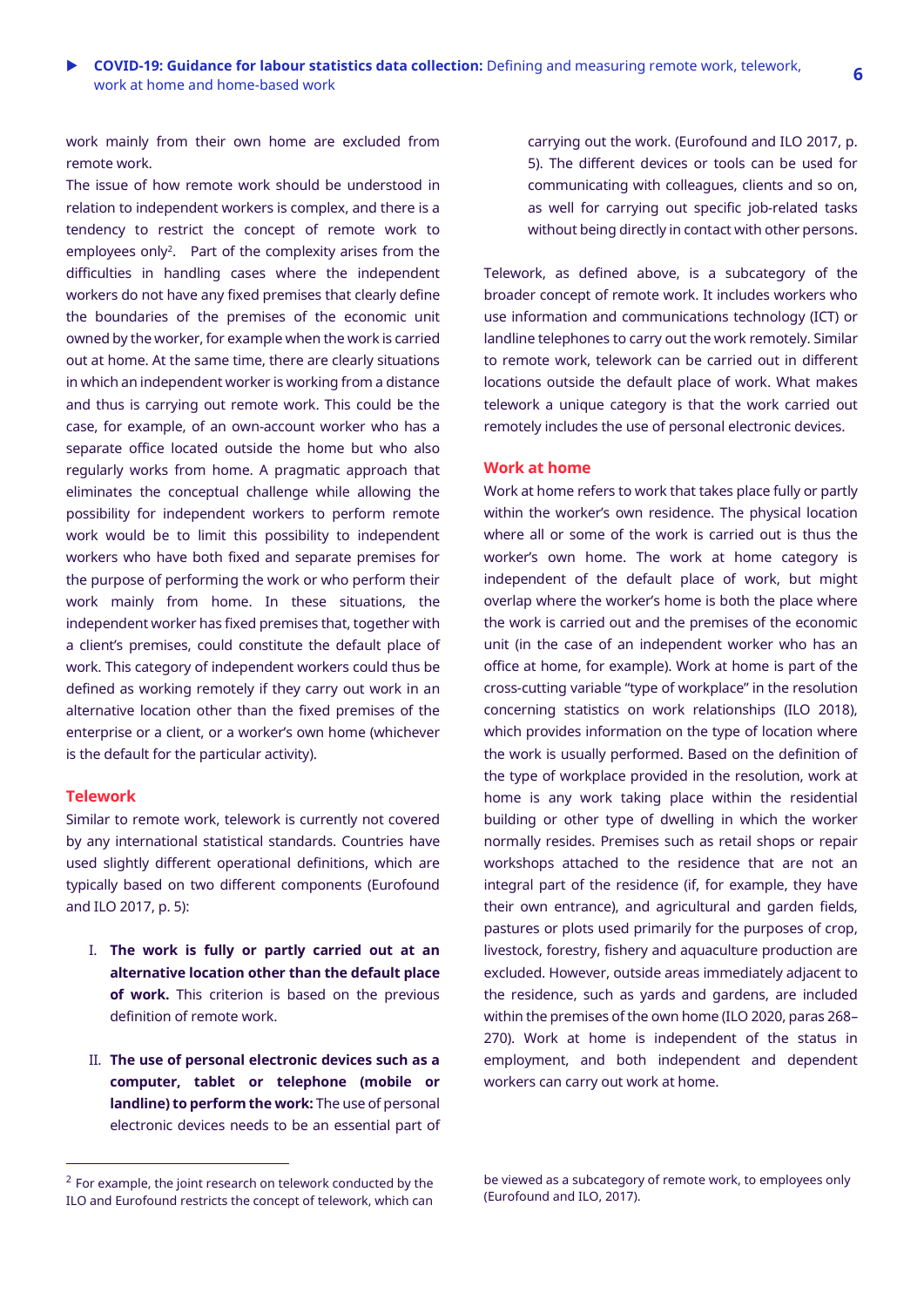## <span id="page-6-0"></span>**Home-based work**

Home-based workers are defined in the resolution concerning statistics on work relationships as "*workers whose main place of work is their own home"* (ILO 2018, para. 110). In other words, home-based workers are those who usually carry out their work at home, regardless of whether the own home could be considered as the default place of work. *Home-based work* is thus a subcategory of the category of *work at home*.

#### <span id="page-6-1"></span>**Combining the four concepts**

The four concepts are interrelated and have some degree of overlap. Telework, for example, can be performed in the worker's home, and a home-based worker can also telework. These overlaps can be viewed as additional concepts that can either add to the understanding of the four core concepts or can be measured separately. Creating separate statistical terms for these overlaps would contribute to increased clarity on the statistical meaning of a given category or measurement. As can be seen in figure 1, three additional overlapping categories can be identified:

#### <span id="page-6-2"></span>**Remote work from home**

Comprises workers carrying out remote work from their own residence. The physical location where the work is carried out is thus the worker's own home, that is, an alternative location to the default place of work.

# <span id="page-6-3"></span>**Telework from home**

Comprises workers who carry out work defined as telework in their own residence. Similar to remote work from home, the physical location where the work is carried out is the worker's own home, that is, an alternative location to the default place of work, but in addition the worker uses personal electronic devices as part of carrying out the work.

## <span id="page-6-4"></span>**Home-based teleworker**

Comprises home-based workers who carry out work defined as telework.

#### **Figure 1. Combining the concepts of remote work and work in the default place of work**



## <span id="page-6-5"></span>**Frequency**

A key aspect in relation to remote work, telework and work at home is the frequency with which the worker carries out this type of work. The research makes a distinction between regular home-based work (defined as workers who work remotely at least several times a month) and occasional work at home (Eurofound and ILO 2017). The distinction in the frequency of remote work, telework and/or work at home is essential to reflect the incidence of

the remote work. Such a differentiation or categorization could be based on whether the home is the usual place of work or whether work at home is a regular or occasional occurrence. Operationally, these boundaries could be set by distinguishing between mainly (understood as usually or most frequently), regularly (at least once a week in the last four weeks) and occasionally (at least once in the last four weeks), as can be seen in table 1.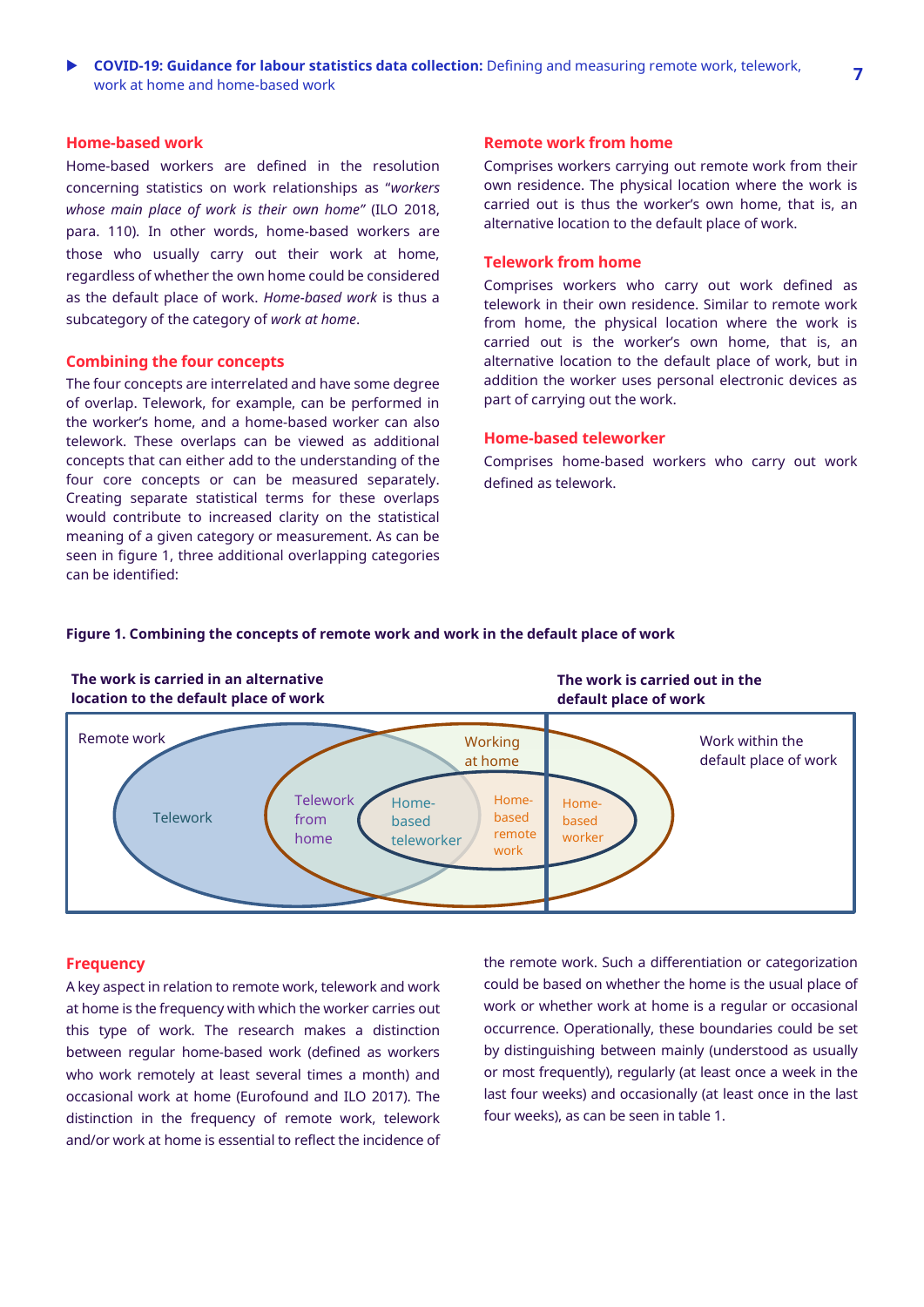| <b>Place of work</b>                                                                                                                      | <b>Work at home</b>     | <b>Remote worker</b>              | If personal electronic device is<br>always or almost always used in<br>combination with work at/from<br>home |
|-------------------------------------------------------------------------------------------------------------------------------------------|-------------------------|-----------------------------------|--------------------------------------------------------------------------------------------------------------|
| Main place of work at home                                                                                                                | Home-based              | If dependent worker, then         | If dependent worker, then home-                                                                              |
|                                                                                                                                           | worker                  | home-based remote worker          | based teleworker                                                                                             |
| Work at home, remote work<br>or telework at least once a<br>week in the last four weeks,<br>but the home is not the main<br>place of work | Regular work at<br>home | Regular<br>remote work at<br>home | Regular telework from home                                                                                   |
| Work at/from home at least                                                                                                                | Occasional work         | Occasional remote work at         | Occasional telework from home                                                                                |
| once in the last four weeks                                                                                                               | at home                 | home                              |                                                                                                              |

# **Table 1. Frequency of working at home, remote work and telework**

# <span id="page-7-0"></span>**Mobility**

Remote workers or teleworkers might carry out their work from one or multiple alternative locations. There is therefore a need to identify the mobility of these workers in order to distinguish between teleworkers who frequently carry out work in several different places (highmobility workers) and those who work in a more limited number of places with less frequency (low-mobility

workers) (Eurofound and ILO 2017, p. 7). Operationally, this boundary could be set by a distinction between those who carried out remote work or telework at least twice a week in two different locations in the last four weeks (high-mobility workers), and those who performed remote work or telework less frequently but at least once in the last four weeks (low-mobility workers).

### **Table 2. Distinction between high-mobility and low-mobility remote workers**

| <b>Frequency working at different locations</b>                                                   | Without the use of personal<br>electronic devices | If personal electronic devices are used<br>always or almost always |
|---------------------------------------------------------------------------------------------------|---------------------------------------------------|--------------------------------------------------------------------|
| Works at least twice a week in two different<br>locations other than the default place of<br>work | High-mobility remote worker                       | High-mobility teleworker                                           |
| Worked in at least one location other than<br>the default place of work in the last four<br>weeks | Low-mobility remote worker                        | Low-mobility teleworker                                            |

#### <span id="page-7-1"></span>**Data collection**

The method of collecting data and the set of questions to be used depend on the category or categories that are of interest. The identification of home-based workers, for example, only requires the inclusion of a question capturing the main place of work, while the identification of persons who occasionally telework from home or highmobility teleworkers would require an additional set of questions that probe the use of ICT, among other things.

The following questions are based on the approach used in the Labour Force Survey of the United Kingdom (UK 2018) to identify home-based work and telework, but have been developed and aligned to enable the identification of all categories discussed above. The questions are put in relation to a worker's main job but, if deemed relevant, could also be asked in relation to second jobs.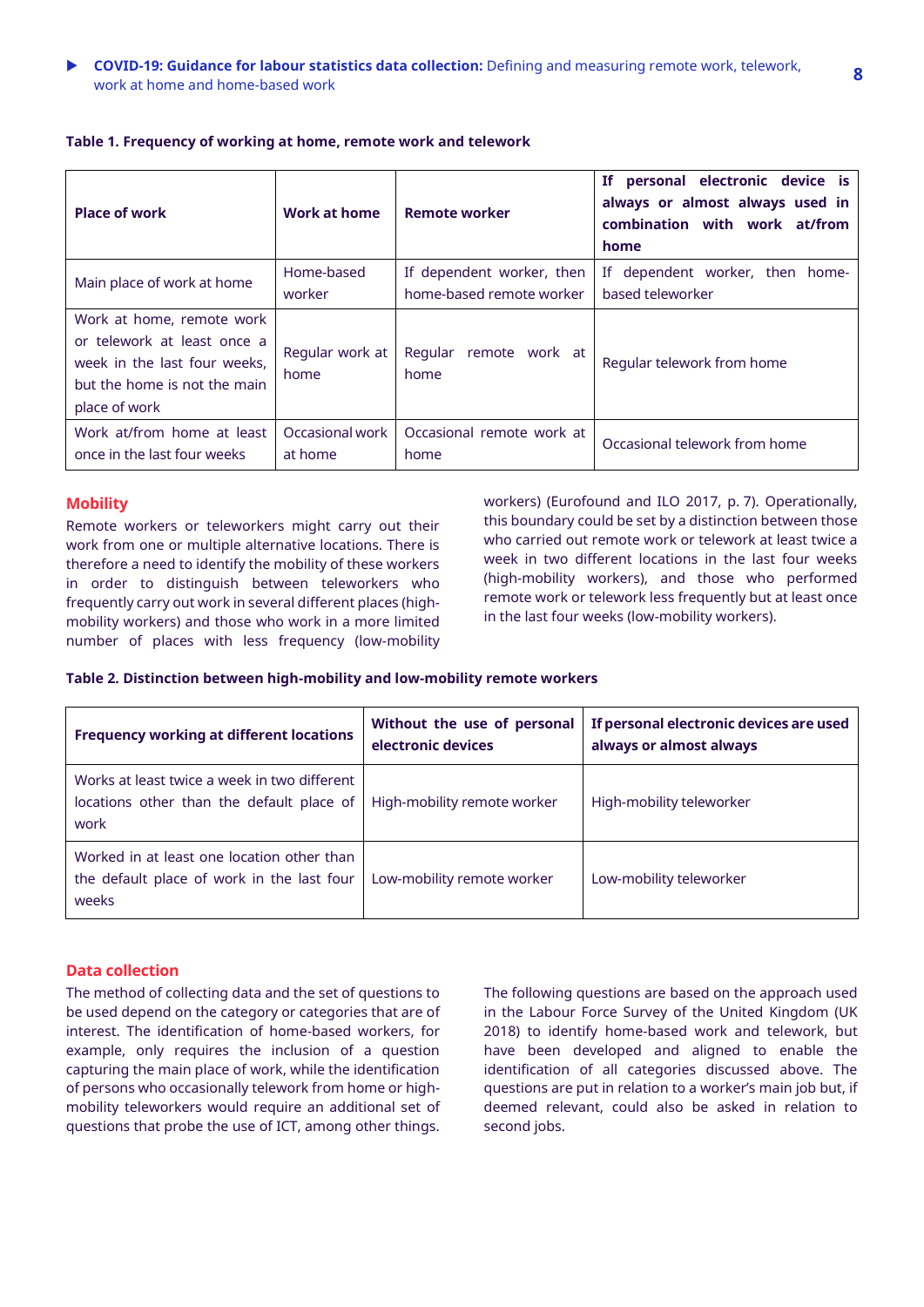# **WORK AT HOME AND HOME-BASED WORKERS**

**Main place** (Filter: all employed, Main job)

## **Q1. In what kind of place do you typically work?**

- 1. At (your/name's) own home
- 2. At the client's or employer's home
- 3. At a farm, agricultural land or fishing site
- 4. At a business, office, factory, fixed premises or site
- 5. On the street or another public space without a fixed structure
- 6. In/on a vehicle (without daily work base)
- 7. Door-to-door
- 8. Other
- 9. Cannot say

*Operational note:* The operational definitions of the various response categories can be found in the *Conceptual framework for statistics on work relationships* (ILO 2020, section 6.7).

**INWK\_HOMWK** (Filter: Main place =2-9)

# **Q2. (In your main job) have you spent at least one full day in the last four weeks working...**

## **(READ ALL)**

1. In your own home?

- 2. In the same grounds or buildings as your home, but in a separated space?
- 3. I have not worked at home in the last four weeks.

# **REG\_HOMWK** (Filter: INWK\_HOMWK =1)

**Q3.How frequently did you work from home in the last four weeks? (READ ALL)**

- 1. Once a week or more
- 2. Less than once a week

# **TELEWORK AT HOME**

**ICT\_HOMWK** (Filter: (Employees, dependent contractors and (Main place= 1) or (INWK\_HOMWK=1)) or (independent workers, contributing family workers and Main place=4 and INWK\_HOMWK=1)).

#### **Q4. Did you use a computer, smartphone or tablet to carry out your work at home?**

1. Yes

2. No

*Operational note:* The status in employment used for the filter is the derived ICSE-18 status. Depending on the country, landline phones could also be explicitly stated in the question, if relevant.

## **REMOTE WORK NOT AT HOME**

#### **MPLA\_TELEWK**

(Filter: independent workers, contributing family workers and (Main place=4) or (main place=1)) **Q5A**. **In the last four weeks, did you (in your main job) work in a place other than your own home, own premises/office, client's premises?**  1. Yes 2. No (Filter: All employees, dependent contractor's main job).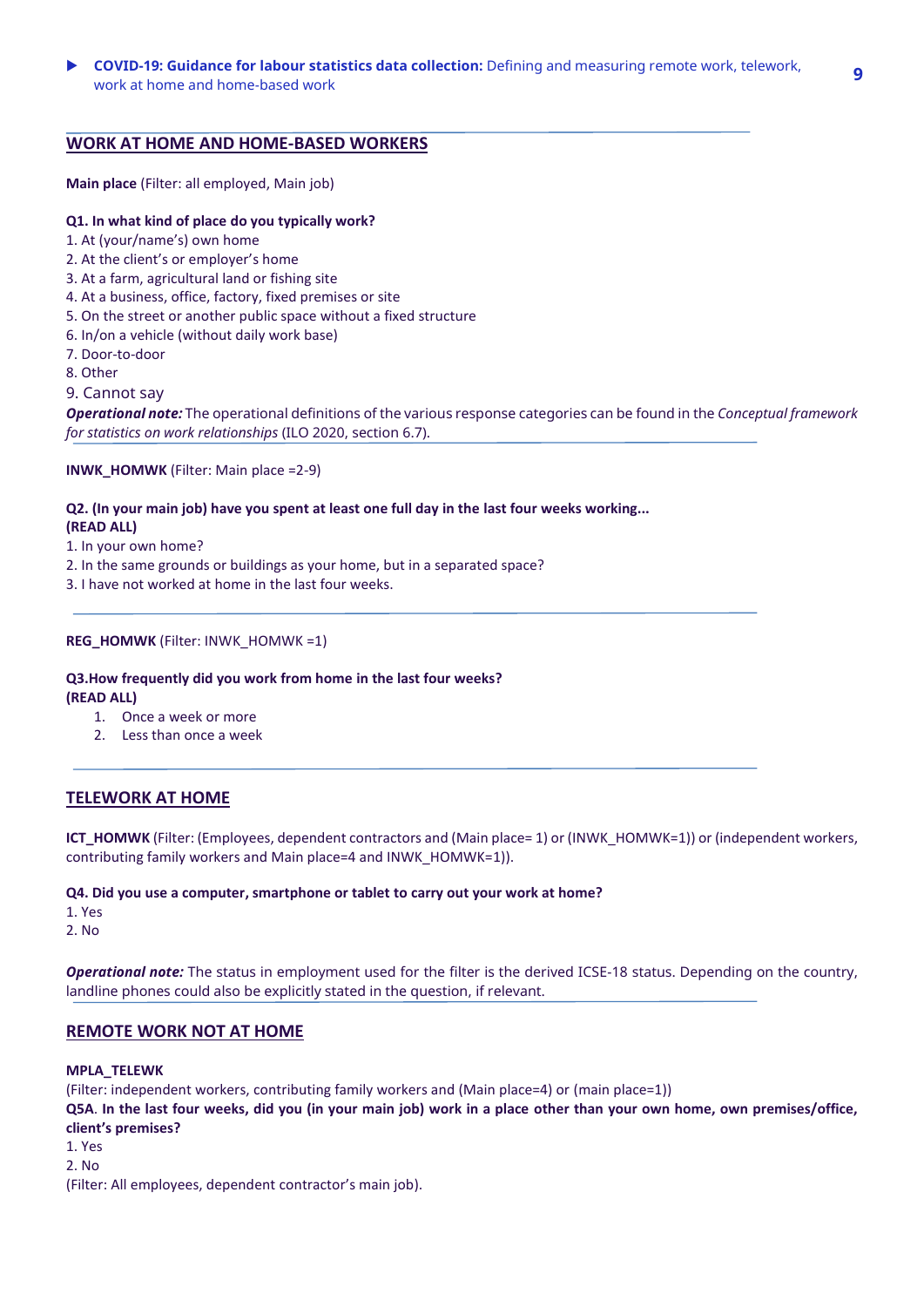**COVID-19: Guidance for labour statistics data collection:** Defining and measuring remote work, telework, work at home and home-based work **<sup>10</sup>**

**Q5B**. **In the last four weeks, did you (in your main job) work in a place other than your own home, or (INSERT TEXT FROM MAIN JOB?)**

1. Yes 2. No

(Filter: Employees, dependent contractors and MPLA\_TELEWK=1) **MPLA\_REMOU Was this outside your own premises, an employer's premises or a client's premises?** 1. Yes 2. No (Remote worker)

*Operational note:* The status in employment used for filtering the different formulations of the question would depend on the self-declared status in employment. Contributing family workers do not have an employer so the employer's premises should be understood to be the premises of the household's or family member's business.

# **TELEWORK NOT AT HOME**

**ICT\_TELEWK** (Filter: MPLA\_REMOU =1)

**Q6. Did you use a computer, smartphone or tablet to carry out the work that took place in this/these different locations?** 1. Yes

2. No

*Operational note:* Depending on the country, landline phones could also be explicitly stated in the question, if relevant

# **HIGH-MOBILITY TELEWORKERS**

**INWK\_TELEWK** (Filter: ICT\_TELEWK =1)

**Q7. In the last four weeks, how frequently did you work in a place other than your own home, own premises or an employer's premises?**

# **(READ ALL)**

- 1. Once a week or more
- 2. Less than once a week

**MOB\_TELWK** (Filter: REG\_HOMWK ne 1 and ICT\_HOMWK ne 1 and INWK\_TELEWK =1)

**Q8. In the last four weeks, have you (in your main job) worked at least twice a week in two different locations other than the employer's premises or your own office?**

1. Yes

2. No

*Operational note:* Identifies potential teleworkers who do not work from home and workers who have worked from home but have also worked in additional alternative locations, as well as persons who have not worked from home but have worked in two additional places outside the employer's premises or their own office.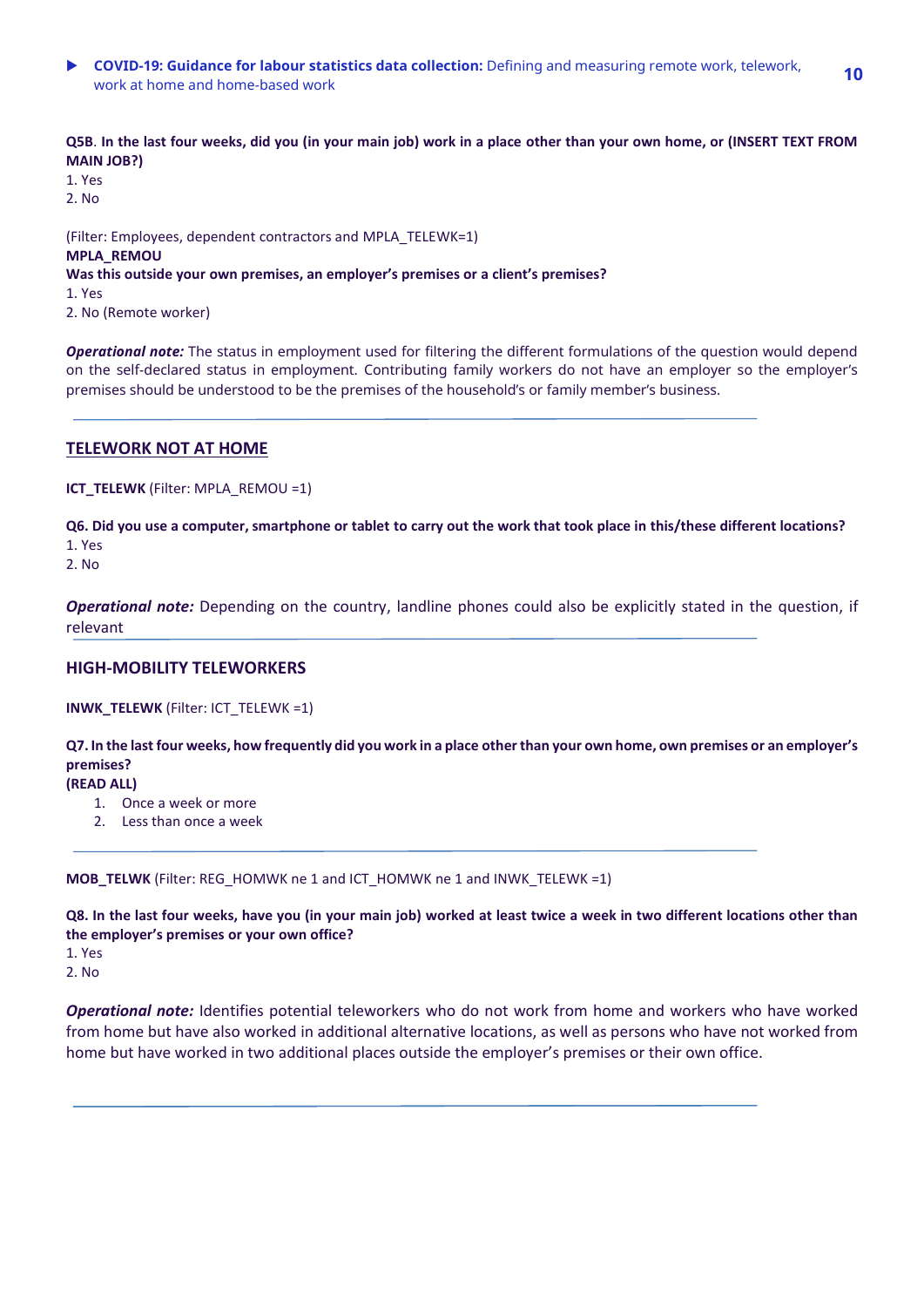**COVID-19: Guidance for labour statistics data collection:** Defining and measuring remote work, telework, work at home and home-based work **<sup>11</sup>**

# **Deriving the different categories:**

Based on the questions, the following categories of work at home, home-based work and telework can be derived:

|  |  | <b>Table 3. Derivation of categories</b> |
|--|--|------------------------------------------|
|--|--|------------------------------------------|

| <b>Work at home</b>             | HOME HOMWK=1 or INWK_HOMWK=1                                                                                                                                                                                                                                              |
|---------------------------------|---------------------------------------------------------------------------------------------------------------------------------------------------------------------------------------------------------------------------------------------------------------------------|
| Home-based work                 | <b>HOME HOMWK=1</b>                                                                                                                                                                                                                                                       |
| Regular work at home            | (INWK_HOMWK=1 and REG_HOMWK=1)                                                                                                                                                                                                                                            |
| Occasionally work at home       | INWK_HOMWK=1 and REG_HOMWK=2                                                                                                                                                                                                                                              |
| Telework from home              | <b>Employees and dependent contractors</b><br>(MAIN_PLACE=1 and ICT_HOMWK=1) or<br>INWK_HOMWK 1 and ICT_HOMWK=1<br><b>Employers, own-account workers and contributing</b><br>family members<br>Main place of work=4 and INWK_HOMWK=1 and<br>ICT_HOMWK=1                   |
| Home-based telework             | <b>Employees and dependent contractors</b><br>MAIN_PLACE=1 and ICT_HOMWK=1                                                                                                                                                                                                |
| Regularly telework from home    | <b>Employees and dependent contractors</b><br>INWK_HOMWK= 1 and ICT_HOMWK=1 and<br><b>REG HOMWK=1</b><br><b>Employers, own-account workers and contributing</b><br>family members<br>Main place of work=4 and INWK_HOMWK=1 and<br>ICT_HOMWK=1 and REG_HOMWK=1             |
| Occasionally telework from home | <b>Employees and dependent contractors</b><br>INWK_HOMWK 1 and ICT_HOMWK=1 and<br>REG_HOMWK=2<br><b>Employers, own-account workers and contributing</b><br>family members<br>Main place of work=4 and INWK_HOMWK=1 and<br>ICT_HOMWK=1 and REG_HOMWK=2                     |
| <b>Remote work</b>              | <b>Employees and dependent contractors</b><br>MAIN_PLACE=1 or<br>INWK_HOMWK=1 or<br>MPLA_TELEWK=1<br><b>Employers, own-account workers and contributing</b><br>family members<br>(Main place of work=4 and INWK HOMWK=1) or<br>(Main place of work=1,4 and MPLA_TELEWK=1) |
| High-mobility remote work       | (REG_HOMWK =1 and INWK_TELEWK =1) or<br>MOB_TELWK=1                                                                                                                                                                                                                       |
| Low-mobility remote work        | (REG_HOMWK =2) or (INWK_TELEWK =1 and<br>MOB_TELWK=1)                                                                                                                                                                                                                     |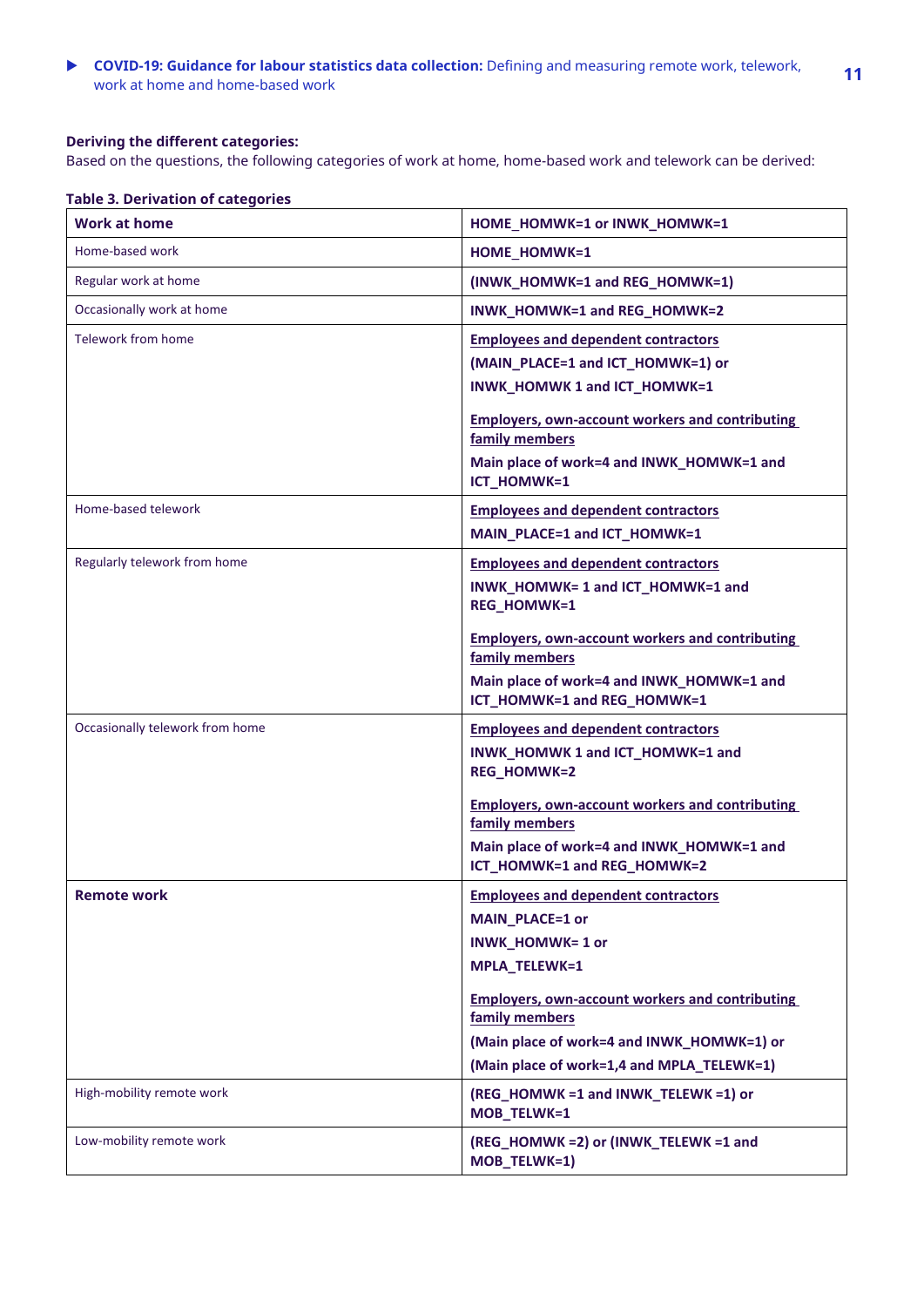# **COVID-19: Guidance for labour statistics data collection:** Defining and measuring remote work, telework, **COVID-19. Guidance for labour statistics data conection.** Defining and measuring remote work, telework, **12**<br>work at home and home-based work

| <b>Telework</b>          | <b>Employees and dependent contractors</b><br>(MAIN_PLACE=1 and ICT_HOMWK=1) or<br>(INWK_HOMWK= 1 and ICT_HOMWK=1) or<br>(MPLA_TELEWK=1 and ICT_TELEWK=1)                                                   |
|--------------------------|-------------------------------------------------------------------------------------------------------------------------------------------------------------------------------------------------------------|
|                          | <b>Employers, own-account workers and contributing</b><br>family members<br>(Main place of work=4 and INWK_HOMWK=1 and<br>ICT_HOMWK=1) or<br>(Main place of work=1,4 and MPLA_TELEWK=1 and<br>ICT_TELEWK=1) |
| High-mobility telework   | (REG_HOMWK =1 and INWK_TELEWK =1 and<br>ICT_HOMWK=1) or (MOB_TELWK=1 ICT_TELEWK=1)                                                                                                                          |
| Low-mobility remote work | (REG_HOMWK = 2 and ICT_HOMWK=1) or<br>(INWK_TELEWK =1 and MOB_TELWK=1 and<br>ICT TELEWK=1)                                                                                                                  |

#### **Additional information relevant to COVID-19**

Depending on the objective of the measurement, it might be of interest to add additional questions that elicit a better understanding of the impact of COVID-19, to capture the changes and impact on work at home and telework due to the pandemic and the consequent lockdowns. The following set of questions can be used, depending on the objective, to gain further insight.

**Re\_cov** (Filter: all employed, Main job who have worked from home within the last four weeks)

**1. Are you working from your own home due to social distancing restrictions related to COVID-19?**

1. YES

2. NO

*Operational note:* The questions will be asked to those identified as working at home.

# **pr\_wkh** (Filter: Re\_cov=1)

**2. Prior to the pandemic, did you work from home?**

1. YES

2. NO

**Pr\_freq** (Filter: pr\_wkh=1)

**3. If so, how often? (READ ALL)**

- 1. Between once and three times a month
- 2. Once or twice a week
- 3. Three times a week or more

```
Fit_hmw (Filter: Re_cov =1)
```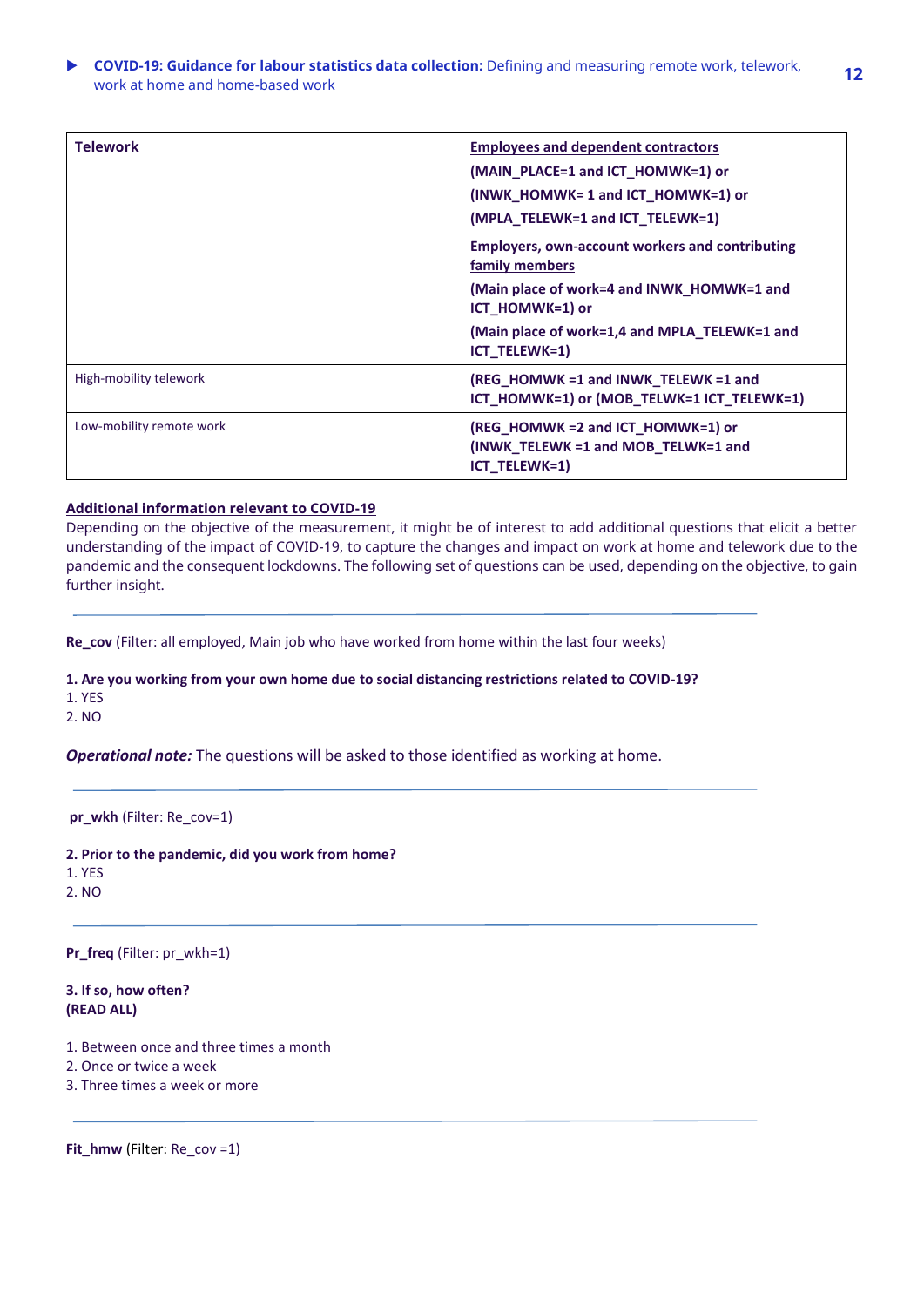**COVID-19: Guidance for labour statistics data collection:** Defining and measuring remote work, telework, **COVID-19. Guidance for labour statistics data conection.** Defining and measuring remote work, telework, **13**<br>work at home and home-based work

**4. Now that you are working from home, how do you find that your working hours fit with your family or social commitments outside work? (READ ALL)**

- 1. Better fit
- 2. Same as when I was not working from home
- 3. Different from when I was not working from home, but not better or worse
- 4. Worse fit

**Evn\_hmw** (Filter: Re\_cov =1)

**5. Now that you are working from home, are you more likely to work in the evenings?**

1. Yes

2. No

**Wek\_hmw** (Filter: Re\_cov =1)

**6. Now that you are working from home, are you more likely to work on the weekends?**

1. Yes

2. No

**Dem\_hmw** (Filter: Re\_cov =1)

**7.a. How often do you feel that the demands of your job interfere with your family life? (READ ALL)**

- 1. Always
- 2. Often
- 3. Sometimes
- 4. Hardly ever
- 5. Never

**Min\_hmw** (Filter: Re\_cov =1)

**7.b. Prior to working from home, how many minutes per day did you usually spend travelling from home to work and back?**

[numerical answer (0-899)]

**Exp\_hmw** (Filter: Re\_cov =1)

**8. Overall, is your experience working from home…. (READ ALL)**

1. Positive

- 2. Neither positive nor negative
- 3. Negative

**Con\_hmw** (Filter: Re\_cov =1)